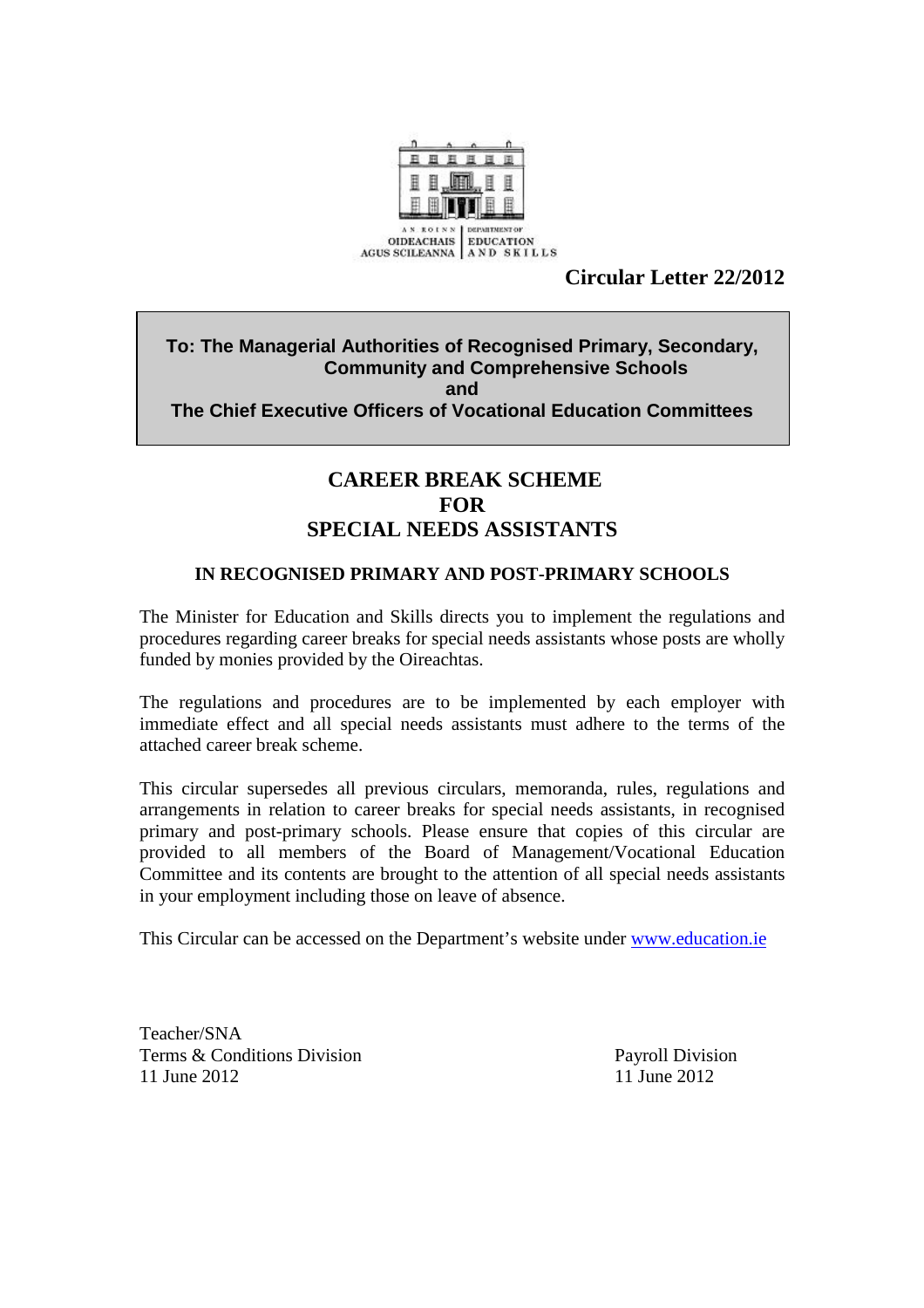# **Career Break Scheme for Special Needs Assistants**

# **Definitions**

For the purposes of this scheme the following terms shall have the meanings assigned to them here unless the context indicates otherwise:

**Career Break –** means Special Leave without pay.

**Employer –** means a Vocational Education Committee (VEC) for vocational schools/community colleges and a Board of Management/Manager in the case of primary, voluntary secondary, community and comprehensive schools. The Vocational Education Committee or Board of Management/Manager may delegate responsibility for matters set out in this circular to the Principal of the school.

**Occupational Health Service (OHS) Providers – means the providers of** independent medical advice on occupational health.

**On Line Claims System (OLCS)** – means the system for recording absences and claiming substitution currently operating in primary, voluntary secondary, community and comprehensive schools.

**School Year** – as defined by the Minister for Education and Skills from time to time currently beginning on  $1<sup>st</sup>$  September and ending on  $31<sup>st</sup>$  August.

**The Department** – means The Department of Education and Skills.

## **1 Scope and Objectives of Scheme**

- 1.1 The scope of this scheme is limited to special needs assistants in posts wholly funded out of monies provided by the Oireachtas.
- 1.2 The main objectives of this scheme below, which are not exhaustive, is for employers, wherever possible to facilitate applicants in the areas of:
	- Personal Development
	- Education (including teacher training)
	- Public Representation
	- Childcare/Dependent care
	- Self-employment

## **2 School Policy**

2.1 Each employer, in consultation with special needs assistant staff, shall develop and maintain a policy statement specific to the needs of the school in relation to the approval of career breaks.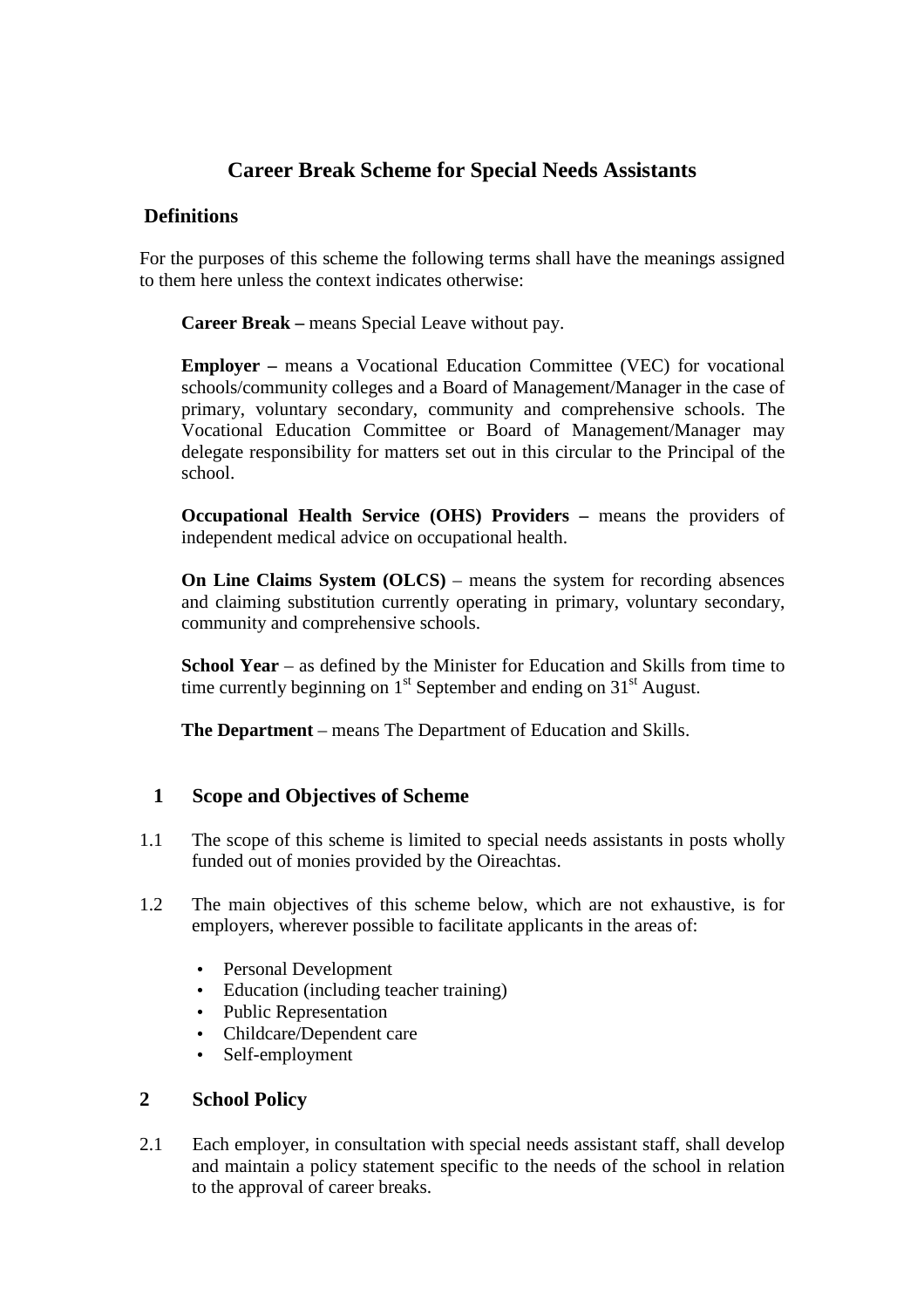- 2.2 In drawing up this policy, the welfare and educational needs of the pupils shall take precedence over all other considerations. The sole discretion as whether to grant an application for a career break rests with the employer.
- 2.3 This policy, while taking account of the objectives of this scheme, shall have due regard to the capacity of the school to meet its obligations to its pupils and shall therefore apply a reasonable limit to the number of special needs assistants that may be absent on career break at any one time and also take into account the likely availability of a suitably qualified replacement special needs assistant to take up duty on the applicant's departure.
- 2.4 Where an application for a career break is refused the employer must inform the applicant in writing setting out the grounds for such a refusal.

## **3 Correspondence Address**

3.1 The employer/Department will address all necessary correspondence to the special needs assistant on career break at the address last notified by the special needs assistant and no fault shall lie with the employer/Department in the event that the special needs assistant does not receive such correspondence.

## **4 Duration of Career Break**

- 4.1 A special needs assistant may engage in this scheme subject to an overall maximum absence of 10 years in the course of his/her career.
- 4.2 A career break shall be a period of not less than 1 school year and may be extended on an annual basis provided the total period of the career break does not exceed 5 years at any one time.
- 4.3 A subsequent career break may not be taken until the special needs assistant has served for a period equal to the duration of the previous career break.
- 4.4 A career break shall commence on the start of a school year and a return to duty in the school/VEC which granted the career break shall not be permitted other than on the start of a succeeding school year. In exceptional circumstances, an employer may authorise a special needs assistant to commence a career break during the course of a school year and terminate not earlier than the end of that school year. This is deemed to be a one year career break.
- 4.5 The duration of a career break may not extend beyond:
	- a) the termination of the contract or
	- b) retiring age.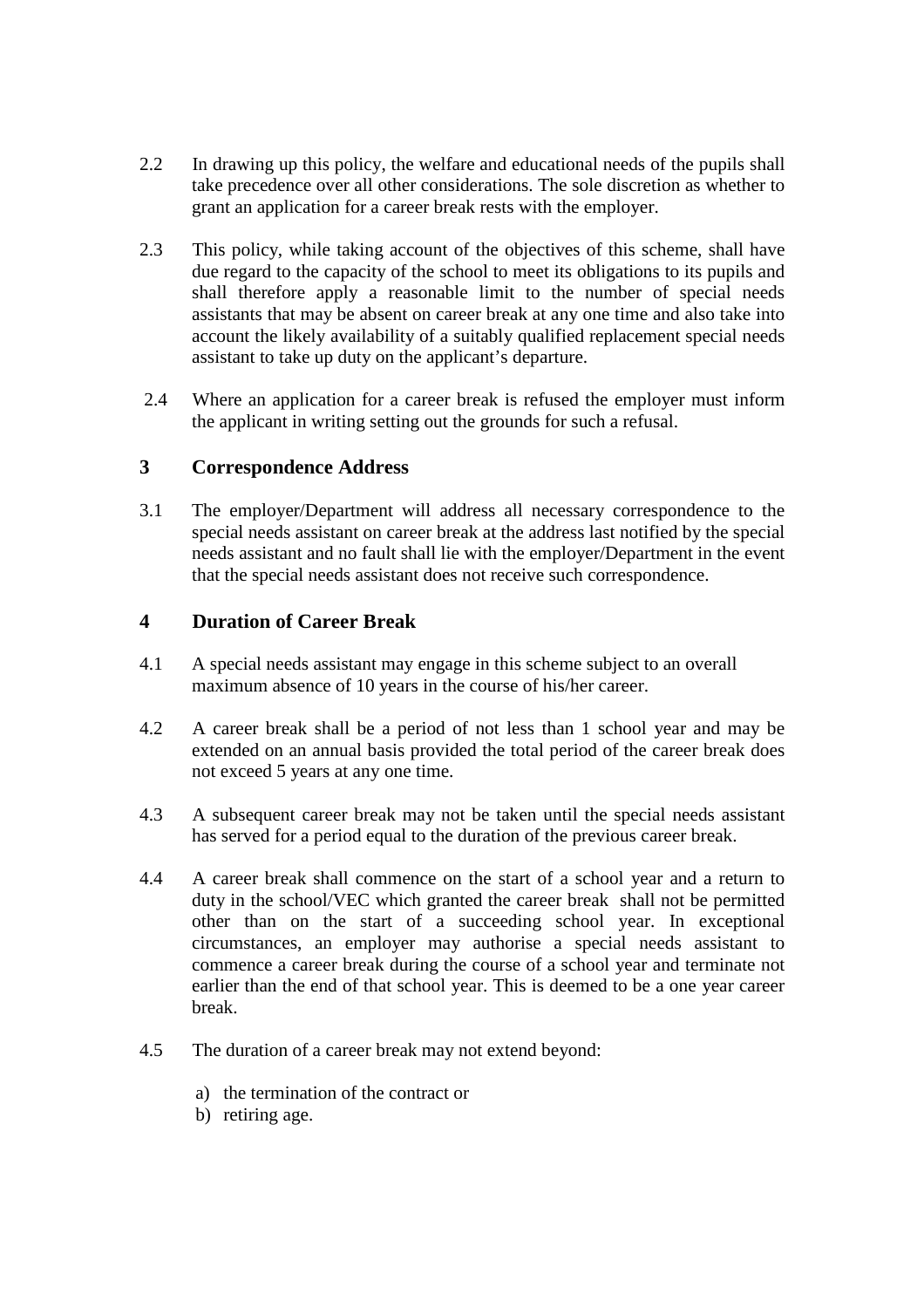# **5 Eligibility**

5.1 A special needs assistant may apply for a career break where he/she will have satisfactorily completed, at the end of the school year in which they are applying, 12 months of continuous service with the current employer.

#### **6 Operation of the Scheme**

- 6.1 A special needs assistant seeking a career break must submit a written application to the employer not later than the  $1<sup>st</sup>$  March of the school year prior to that in which he/she proposes to commence/continue the career break. The application must provide clear details of the exact purpose of the career break. A late application may be considered by the employer in exceptional circumstances.
- 6.2 A special needs assistant who wishes to extend his/her career break must apply for this extension on an annual basis not later than the  $1<sup>st</sup>$  March.
- 6.3 Each application for a career break shall be considered on its own merits by the employer within the context of the school's policy statement. The decision of the employer shall be final.
- 6.4 The employer shall issue a written notice of approval or refusal to the special needs assistant by  $1<sup>st</sup>$  April at the latest and submit notice of the career break absence to the Department (via the OLCS)/VEC on or before  $1<sup>st</sup>$  May. In the case of special needs assistants paid on the Departments payroll the employer must also indicate the names of those availing of a career break on the NTS Appointment Position Form.
- 6.5 Taking account of the extent of arrangements to be put in place by the employer to cater for the career break, the applicant shall not be permitted to withdraw his/her application after  $14<sup>th</sup>$  April. In exceptional circumstances the employer in its sole discretion may consider a later withdrawal of a career break application.

## **7 Working whilst on Career Break**

- 7.1 The taking up of regular paid employment of any kind elsewhere in the State while on career break would be contrary to the objectives of the scheme and shall lead to refusal of an application or withdrawal of approval already given.
- 7.2 A special needs assistant on a career break is precluded from taking up an appointment in any capacity in any school within the state.
- 7.3 A special needs assistants undergoing teacher training is permitted to carry out work experience in a school.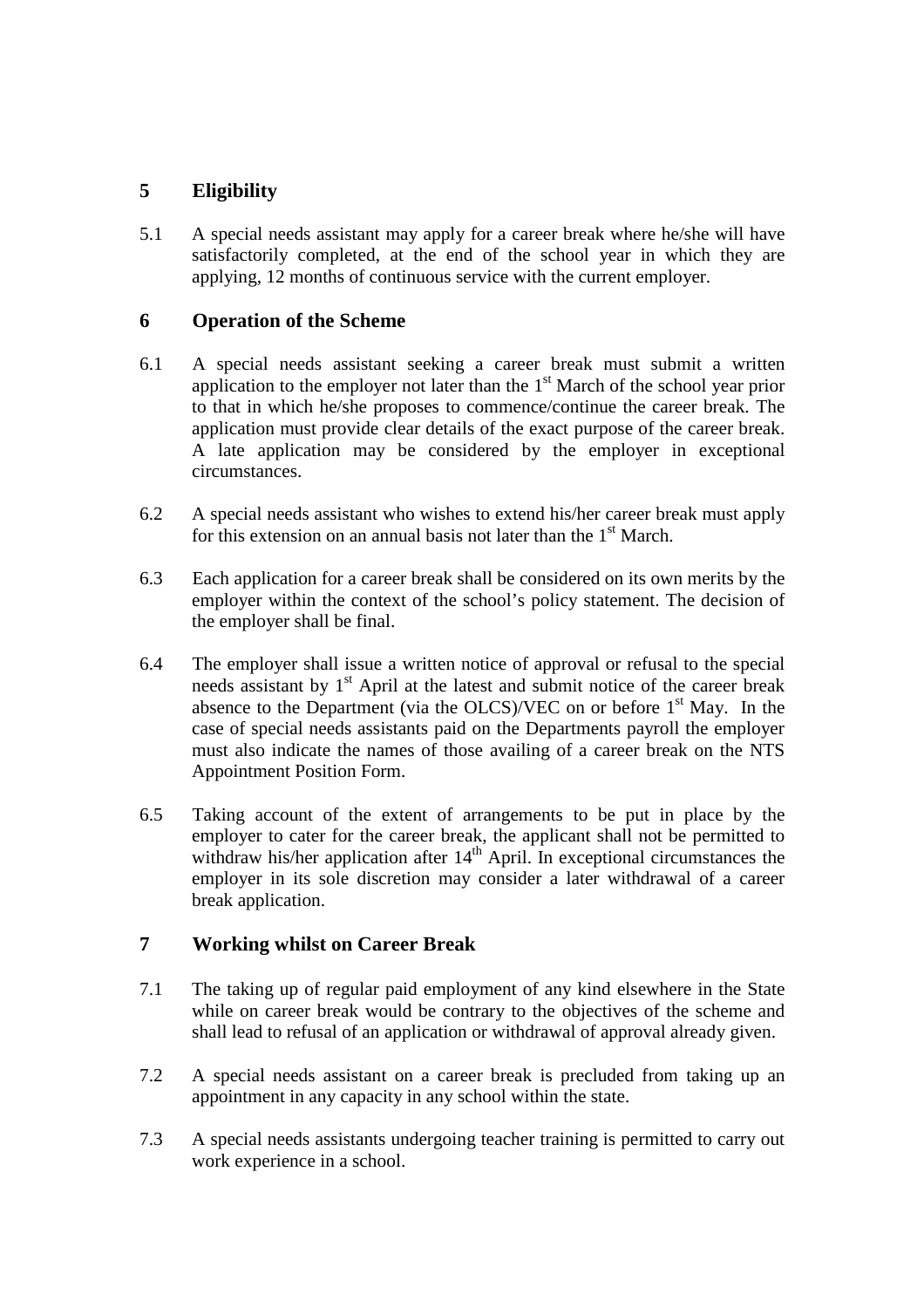## **8 Appointment of a Replacement Special Needs Assistant**

- 8.1 Where a replacement special needs assistant is to be employed, the position must be filled in accordance with current rules for recruitment.
- 8.2 Where a replacement special needs assistant is to be employed he/she shall be offered a contract which must state as an objective ground that the contract may be terminated in the event of the special needs assistant on career break resigning, retiring, returning to work or being made redundant during the term of the career break.
- 8.3 Where a replacement special needs assistant is employed, he/she will be required to be available for the additional 72 hours that form part of a special needs assistant contract (pro-rata for part-time special needs assistants)to be utilised and delivered outside of normal school opening hours and/or the normal school year.
- 8.4 Where a replacement special needs assistant is employed he/she will not attain any seniority in the school.

#### **9 Arrangements for Compensation for Loss of Hours while on Career Break**

- 9.1 Where the post of a special needs assistant on career break is reduced during the term of the career break, the special needs assistant will not be eligible to claim compensation for this loss of hours until such time as his/her career break expires. At that point, if the hours remain unavailable to the school, the special needs assistant may apply for compensation for loss of hours under the terms of the current Department circular on redundancy arrangements for special needs assistants within 52 weeks of his/her return from career break. The period of the career break will not be included in the calculation of any compensation for loss of hours.
- 9.2 Where the post of a special needs assistant on career break is reduced during the term of the career break, the replacement special needs assistant will have his/her hours reduced and will not be entitled to a compensation payment in respect of the loss of hours.

#### **10 Arrangements for Redundancy while on Career Break**

10.1 Where the post of a special needs assistant becomes surplus to the approved allocation of special needs assistant resources in the school during the term of the career break, the special needs assistant on career break may apply for a redundancy payment under the terms of the current Department circular on redundancy arrangements for special needs assistants within 52 weeks of the loss of the post from the school's allocation. It is the responsibility of the employer to ensure that the special needs assistant on career break is informed of the loss of his/her post from the school's allocation. The period of the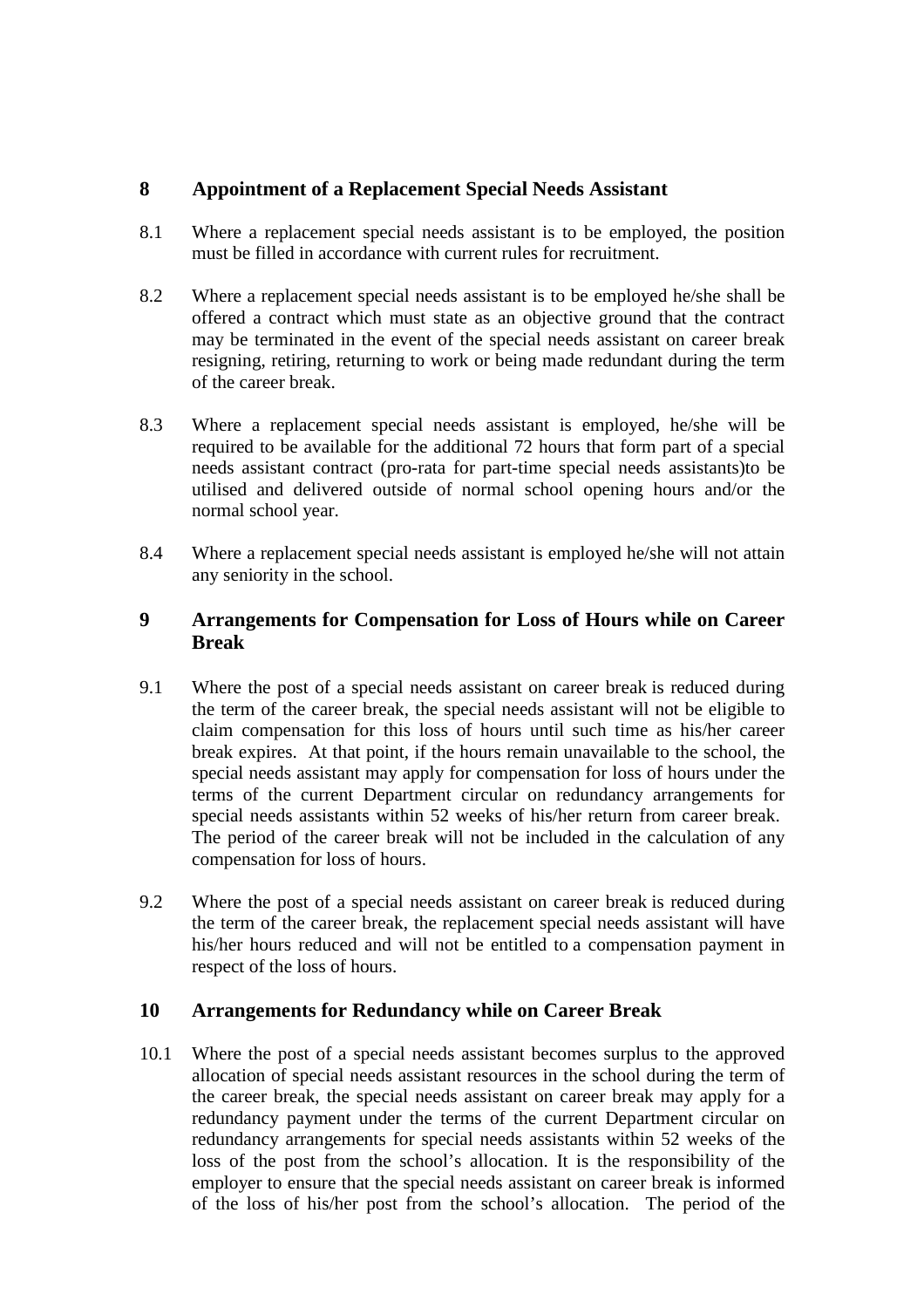career break will not be included in the calculation of any redundancy payment.

10.2 Where the post of a special needs assistant on career break becomes surplus to the approved allocation of special needs assistant resources in the school during the term of the career break, the replacement special needs assistant will not be entitled to a redundancy payment.

#### **11 Resumption of Duty following a Career Break**

- 11.1 A special needs assistant must notify the employer by the  $1<sup>st</sup>$  March of his/her intention to return to work from a career break at the beginning of the next school year.
- 11.2 A special needs assistant returning from a career break in excess of two school years shall be screened by the Occupational Health Service (OHS). It is a prerequisite for the restoration of salary that the special needs assistant is deemed medically fit for duties by the OHS before he/she is permitted to resume his/her post.
- 11.3 A special needs assistant returning from a career break must comply with the vetting regulations in operation at the time of return.
- 11.4 The terms and conditions of special needs assistants in general existing at the time of return to work shall apply to those resuming duty after a career break.

#### **12 Resignation while on Career Break**

- 12.1 A special needs assistant on a career break who wishes to resign from his/her post must notify the employer in writing in accordance with the special needs assistant's terms of employment. If a special needs assistant resigns from the employment during the course of the school year, that year will be deemed to be a full school year for the purposes of Section 4 of this circular should the special needs assistant re-enter service at a later date.
- 12.2 In the event that a special needs assistant fails to resume duty at the end of an approved period of career break, the employer shall immediately notify the Department/VEC so that incremental salary will not issue. The employer shall also take timely action to establish the position and may if appropriate initiate the agreed disciplinary procedures.

## **13 Seniority while on Career Break**

13.1 Time spent on career break does not reckon as service for seniority purposes. Service prior to and post career break will be treated as continuous for seniority purposes but the actual period of the career break will not be counted as reckonable service.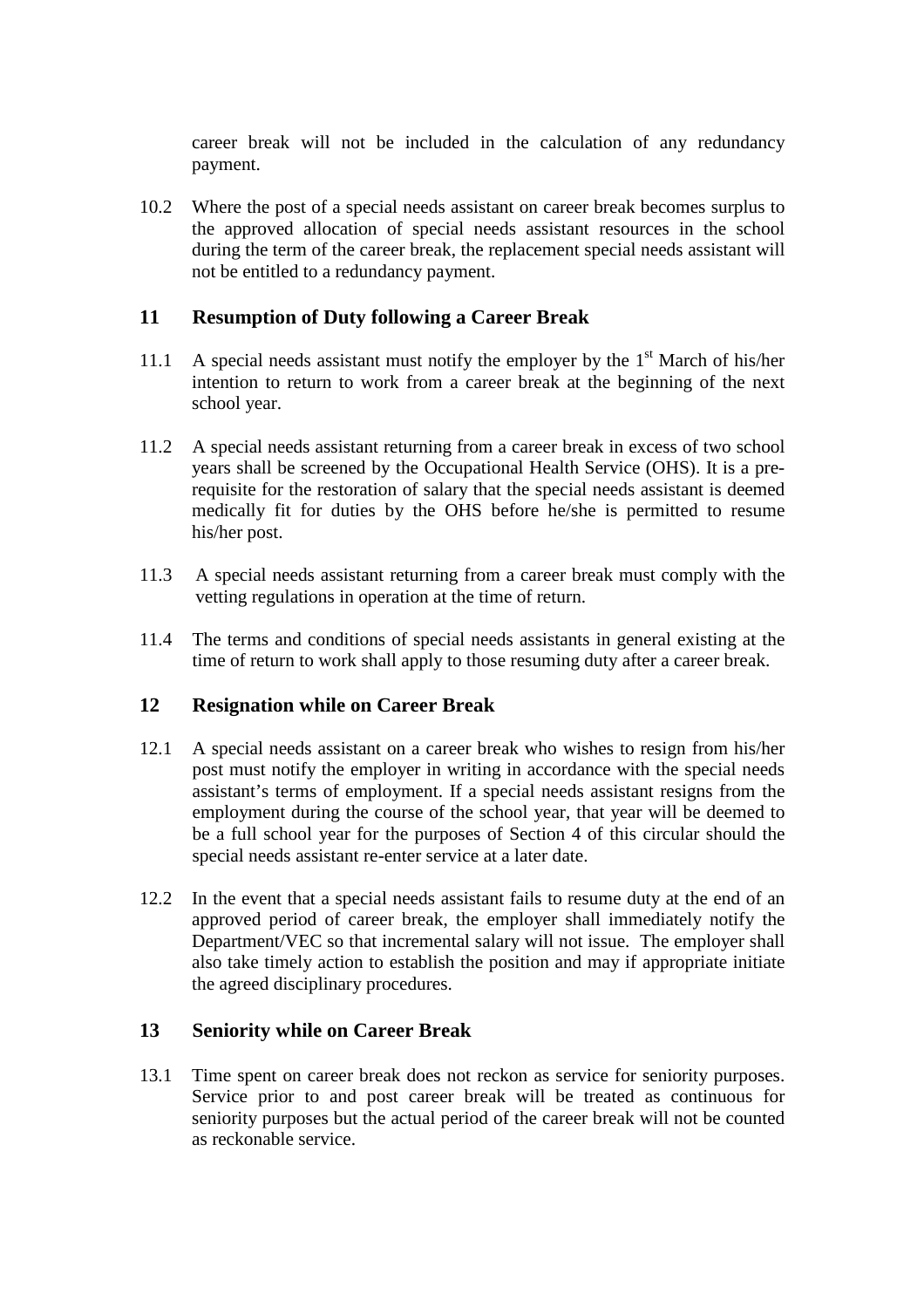- 13.2 Special needs assistants should be aware in applying for a career break that their seniority position in the school may change as a result and this may have consequences for future employment and redundancy.
- 13.3 Schools must update the seniority list for special needs assistants in their school to reflect the loss of seniority for special needs assistants who avail of a career break.

#### **14 Increments and Pension**

- 14.1 A period of career break does not reckon for increment or pension purposes.
- 14.2 Pension contributions at full actuarial cost may be paid, either during the career break or following a return to service. Further information on the purchase of notional service for a career break is available from the Departments website www.education.ie under Pension Information for Non Teaching Staff. Any queries may be emailed to pensions@education.gov.ie or addressed to Pension Unit of the Department /VEC.

#### **15 Social Welfare Entitlements:**

- 15.1 The special needs assistant on a career break remains an employee of the employer for the duration of the absence and the absence does not constitute a break in service for PRSI purposes.
- 15.2 Special needs assistants seeking to maintain their Social Welfare entitlements during a career break should, therefore, contact the Department of Social Protection for advice prior to taking a career break.

#### **16 Voluntary Deductions at Source**

- 16.1 Voluntary deductions from salary cease when a special needs assistant goes on career break. While a special needs assistant is on career break, details of the voluntary deductions will remain on his/her payroll record and therefore, any deductions in place prior to the special needs assistant career break will recommence on his/her return to the payroll unless it has been end dated at the request of the special needs assistant involved via the deduction agency. This Department will not make any deduction in respect of any accumulated unpaid amounts for the period of the career break.
- 16.2 Any outstanding balances owed by a special needs assistant participating in the Cycle to Work or the Travel Pass Scheme must be cleared before commencing a career break.